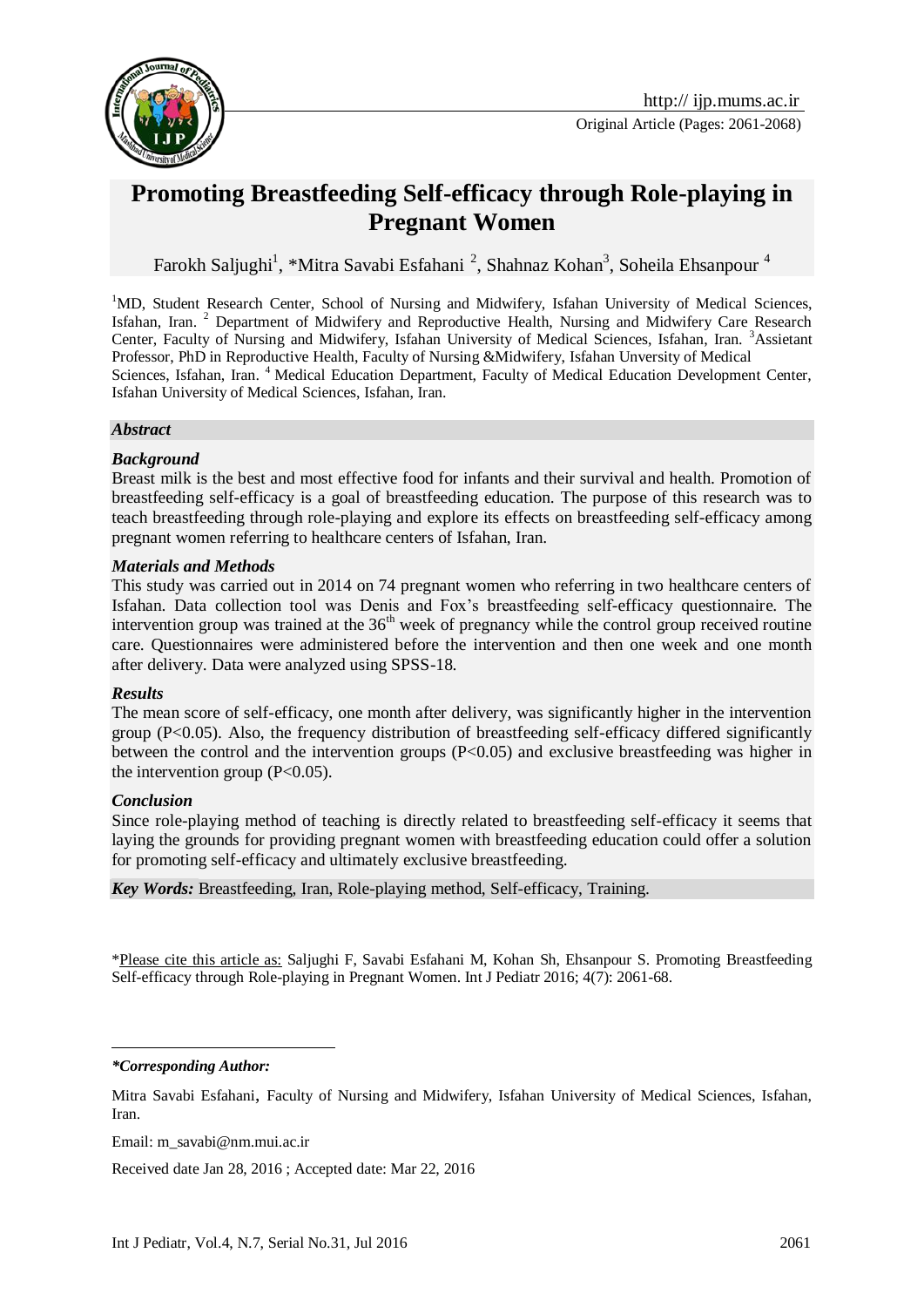### **1- INTRODUCTION**

Breast milk is rich in nutrients and vitamins and ensures infant growth better than anything else. A well-nourished baby in his or her early stages of life would reach full physical growth in the future (1) and would also be protected against infectious diseases such as lower respiratory tract infection especially pneumonia and gastrointestinal infection especially diarrhea(2) such that breastfed infants would be healthier and experience less chronic diseases such as diabetes, obesity, asthma and high blood pressure. (3) Breast milk has positive impacts on physical, behavioral, emotional and social growth and development of the baby, hence the great importance of nutrition in infancy. Besides, breastfeeding has numerous benefits for the mother such as reducing the risk of breast cancer, ovarian cancer and type-2 of diabetes (4-6).

Failure to breastfeed in developing countries causes the death of one child each minute and eight hundred thousand each year. More than 13 percent of child mortality in these countries is associated with lack of breastfeeding (7). Islam also advises mothers to breastfeed their babies for two full years (8).

WHO and UNICEF, while underscoring breastfeeding in the first hour after birth, recommend exclusive breastfeeding for the first six months and thereafter, breastfeeding with complementary foods up to two years of age (9). Despite this, many countries including Iran have not reached exclusive breastfeeding. Reports show that the index of exclusive breastfeeding up to six months is below 40 percent in the world and 53.1 percent in Iran with 27.8 and 62.8 percent in urban and rural areas respectively (10). There have been studies to investigate factors of breastfeeding failure. Some variables have been proposed as risk factors; to improve, the results care givers should examine changeable variables like mother's

intention for breastfeeding, breastfeeding empowerment, type of received supports and breastfeeding self-efficacy (11, 12). Breastfeeding self-efficacy is a construct of Bandura's social cognitive theory which includes one's faith and confidence in her abilities to perform hygienic behaviors and is affected by four sources of information: previous breastfeeding experience, observing successful nursing mothers, encourage and support from influential people (like friends and family) and previous counseling (13). Other effective positive and negative factors include mother's age, education, post-delivery immediate breastfeeding, family's support especially the husband's, information on breastfeeding, natural delivery, pregnancy cares, difficulty in breastfeeding initiation, stress, return to work and using formula milk(14-16).

Mothers with higher rate of self-efficacy are more likely to choose and insist on breastfeeding and when faced with problems, tend to react positively and will not stop breastfeeding because of those problems (17). Researchers such as Baghurst et al. suggested using an instrument which evaluates breastfeeding self-efficacy (16). Some researches indicated that breastfeeding self-efficacy could be promoted through educational interventions (16, 18). Choosing the best educational method along with active participation of learners is now one the important principles of education in health care and plays a significant role in educational planning (19). Role-playing method could be used for enhancing skills. According to learning principles, adults would learn most through active participation. Experimental methods of teaching are more effective than other methods and role-playing is an experimental method. It is a novel method and a part of social family pattern. People communicate rationally and emotionally through performing and playing roles, and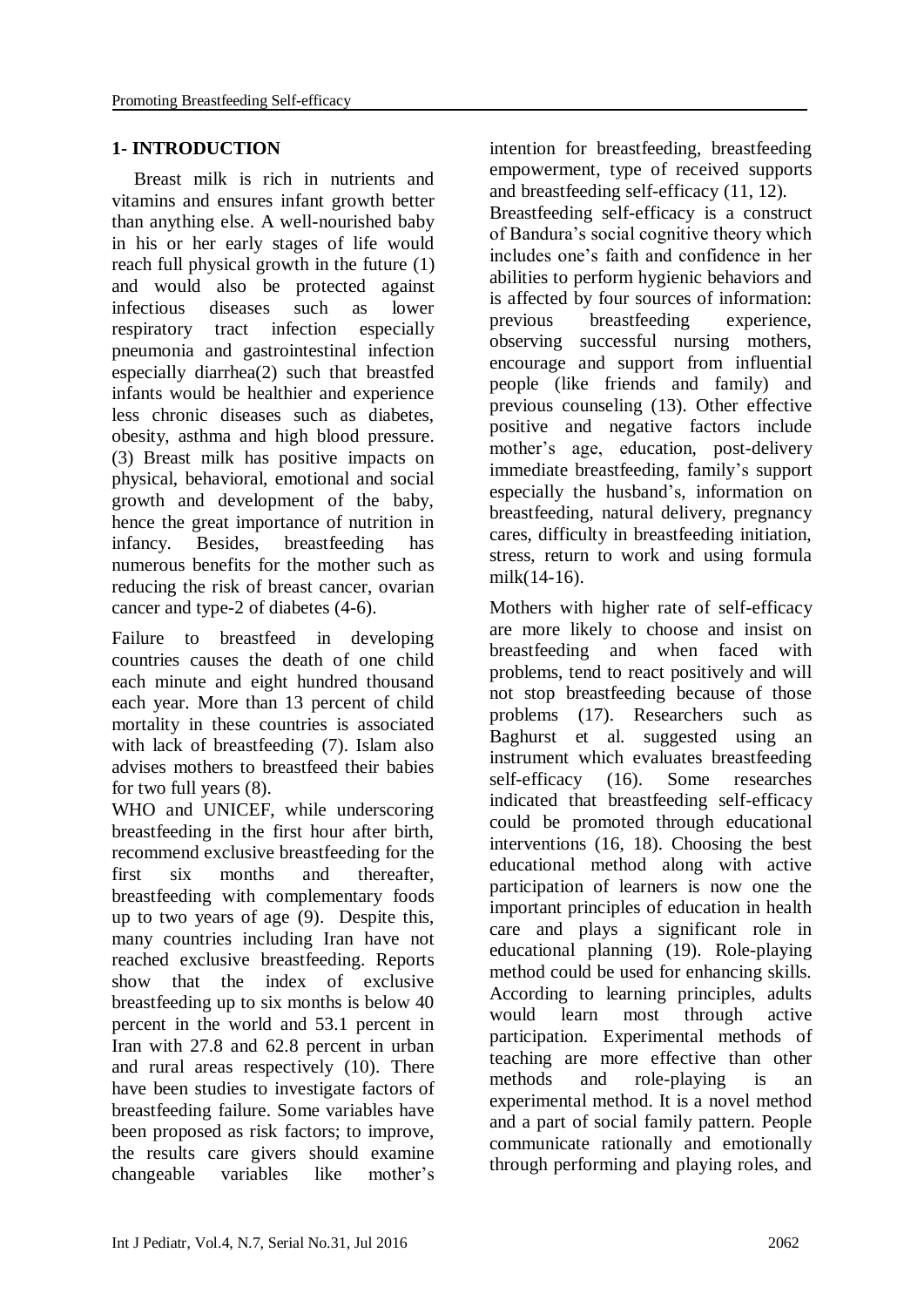concentration and induction of feelings which enhance effective learning are its unique features. Group discussions could be facilitated by people's participation. Successful implementation of this method is contingent upon the right way to conduct its stages which consist of: choosing a topic, writing a play, selecting the roles, providing necessary facilities and equipment, preliminary rehearsal and preparation, playing, discussion and exchange of experiences and mother's lack of sufficient knowledge and information about exclusive breastfeeding (19-23).

Given the low rate of exclusive breastfeeding which indicates the small impact of common educational methods, and lack of research on role-playing method in Iran, this study was conducted to explore the impact of education by means of the role-playing method on breastfeeding self-efficacy in the last month of pregnancy. We hope to promote mother's self-efficacy for continuing breastfeeding by implementing the results of this research.

# **2- MATERIALS AND METHODS**

### **2-1. Study Design and Population**

This research is a clinical trial that was conducted in 2014 at Baharestan and Amir Hamzeh healthcare centers in Isfahan city, Iran. The population consisted of all pregnant women who referred to these two centers; 74 pregnant women were selected by means of random sampling using Kukran Formula. A total of 37 patients as the control group and 37 patients as the case group were selected. Sample size was calculated using the following formula:

$$
N = (Z1 + Z2)^{2} (2S)^{2}/d^{2}
$$

where, **Z1** was the 95% confidence interval equal to 1.96, **Z2** was the 80% power of test equal to 0.84, **S** was the estimated standard deviation of breastfeeding self-efficacy in both groups and **d** was the least difference between the

mean scores of self-efficacy to show the significant difference which was equal to 0.7. Samples were finally calculated by reviewing the literature and considering a 30% sample loss, using the above formula. In order to respect ethical principles, besides observing religious and cultural values of the society, written informed consent was obtained from all participants and their information was collected privately and anonymously. In addition, necessary permits were obtained from Isfahan University of Medical Sciences.

## **2-2. The Inclusion Criteria**

Inclusion criteria were: being in the third trimester of pregnancy, being Muslim and resident of Iran, being able to read and write, being mentally healthy, having healthy breasts in terms of anatomy and appearance and having no history of addiction to cigarette, alcohol and drugs.

## **2-3. The Exclusion Criteria**

Exclusion criteria were: mother's or baby's need for special care, death of mother or baby, affliction of mother or baby with diseases which, as doctor would suggest, would lead to discontinuation of breastfeeding or use of formula milk and mother's need for special cares during pregnancy or after delivery.

### **2-4. Measuring Tool**

Data collection tool was the standard breastfeeding self-efficacy questionnaire. Its validity had already been confirmed in various studies (28-30, 33) and its reliability obtained a Cronbach's alpha value of 0.85. Prior to beginning the study, the questionnaire was completed by both groups as self-reports one week and one month after delivery and all pieces of information were extracted.

### **2-5. Methods**

At first the researcher prepared a scenario for the roles of breastfeeding mother, grandmother, aunt and the training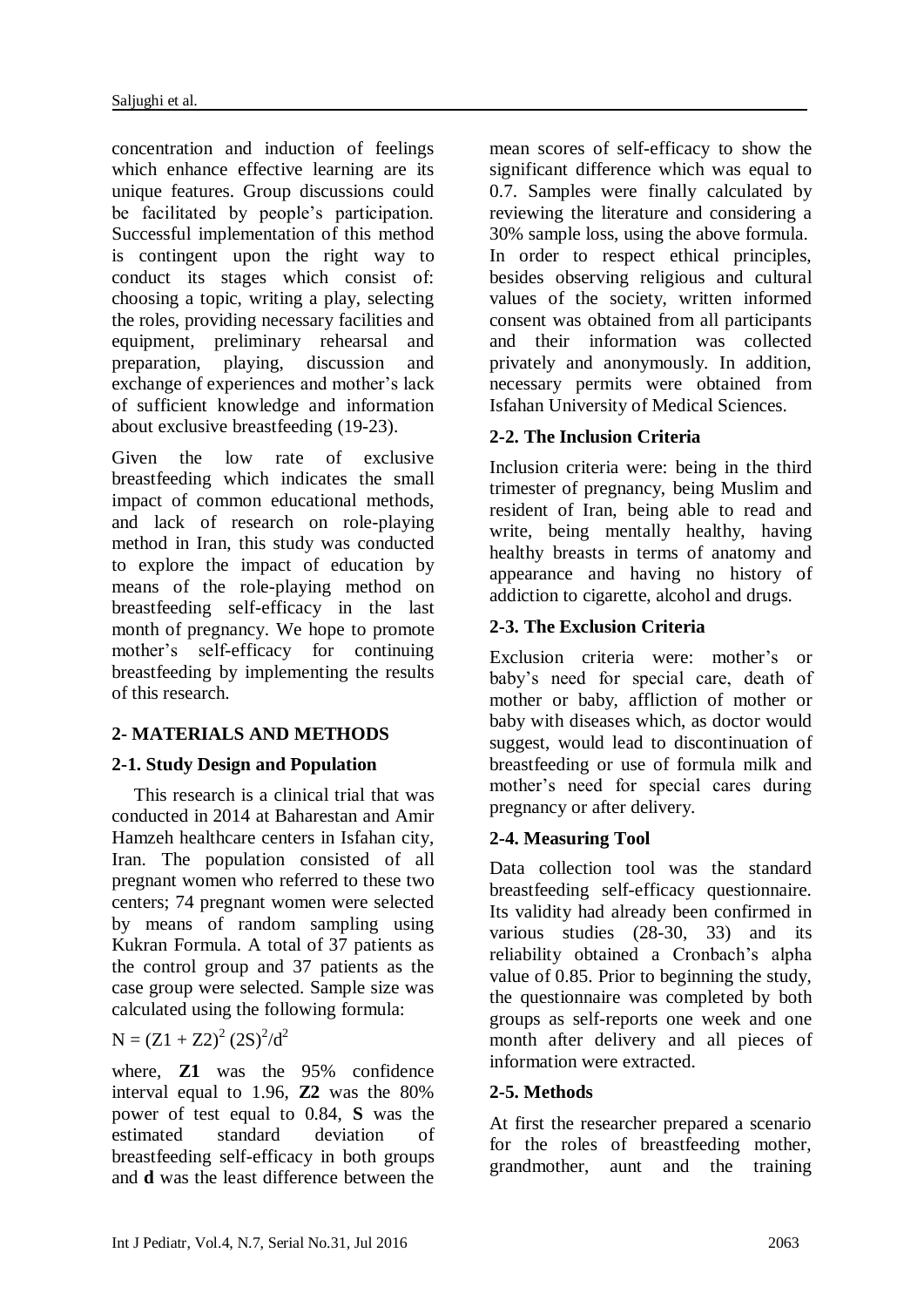midwife according to the instructions by World Health Organization (2013) (26) and the latest guidelines by Ministry of Health and Medical Education (27) and got approval. The main topics were discussed in two sections: the first part was about training the right methods of breastfeeding. The second part was about the problems during breastfeeding (mother's and infant's problems), mother's concerns about infant's nourishment and the special needs of each mother during breastfeeding. After preparing the scenarios as mentioned, role selection, rehearsal and coordination of role players were conducted at the  $35<sup>th</sup>$  week of pregnancy (one week before performing).

Pregnant women from the intervention group who were prepared and physically able were selected for the role of breastfeeding mother, the researcher played the role of the training midwife and

the other two roles were played by two other colleagues (preferably two masters in midwifery). At the  $36<sup>th</sup>$  week of pregnancy, the intervention group received trainings for breastfeeding during a 90 minute session and the participants exchanged their experiences and views after the trainings. The control group received routine cares (**Table.1**).

### **2-6. Data Analysis**

The collected data were analyzed using SPSS- 18 with descriptive statistics (frequency and mean) and inferential statistics (Pearson's correlation coefficient and t-test). To determine and compare the mean score of breastfeeding self-efficacy for each group before and after the intervention variance analysis with repeated measurements and to compare the mean score of breastfeeding self-efficacy between both groups covariance analysis was used.

| Stage<br>No.   | <b>Stage Title</b>                                         | Description                                                                                                                                                                                                                                                                               |  |  |  |
|----------------|------------------------------------------------------------|-------------------------------------------------------------------------------------------------------------------------------------------------------------------------------------------------------------------------------------------------------------------------------------------|--|--|--|
| $\mathbf{1}$   | Warm UP                                                    | At the beginning, 10 minutes were spent to talk about the importance of<br>breastfeeding                                                                                                                                                                                                  |  |  |  |
| $\overline{2}$ | Selecting the<br>participants and<br>introducing the roles | The researcher, with the help of two of her colleagues who were playing the<br>roles of grandmother and aunt and a volunteer pregnant woman who played<br>the role of breastfeeding mother, prepared themselves for their roles.                                                          |  |  |  |
| 3              | Preparing the scene                                        | At the third stage, the scene was prepared based on the opinions of observers<br>by presenting specific people or objects (doll, pillow, breast massage<br>equipment, electric milk pump, breast shied, milk container, chair, stool,<br>breast pad, cup, ) for enhancing the play        |  |  |  |
| $\overline{4}$ | Preparing the<br>observers                                 | All the observers were asked to accurately review the scenario and judge the<br>players' behaviors and their decisions and also write down the important<br>notes about each role                                                                                                         |  |  |  |
| 5              | Performance                                                | The scenario would be performed at three stages and the pregnant mother<br>would learn about breastfeeding from what she se4es and hears during the<br>performance and also from the dialogues of the training midwife                                                                    |  |  |  |
| 6              | Discussion                                                 | The observers would discuss the problems of the breastfeeding mother and<br>would judge about the pros and cons of breastfeeding                                                                                                                                                          |  |  |  |
| $\overline{7}$ | Exchanging<br>experiences                                  | At the end of the session, the participants were asked to talk about a situation<br>or memory from their families, friends or acquaintances that was similar to<br>the play so that they could realize the risks of not breastfeeding, not<br>exclusively breastfeeding and early weaning |  |  |  |

**Table 1:** Stages of the educational intervention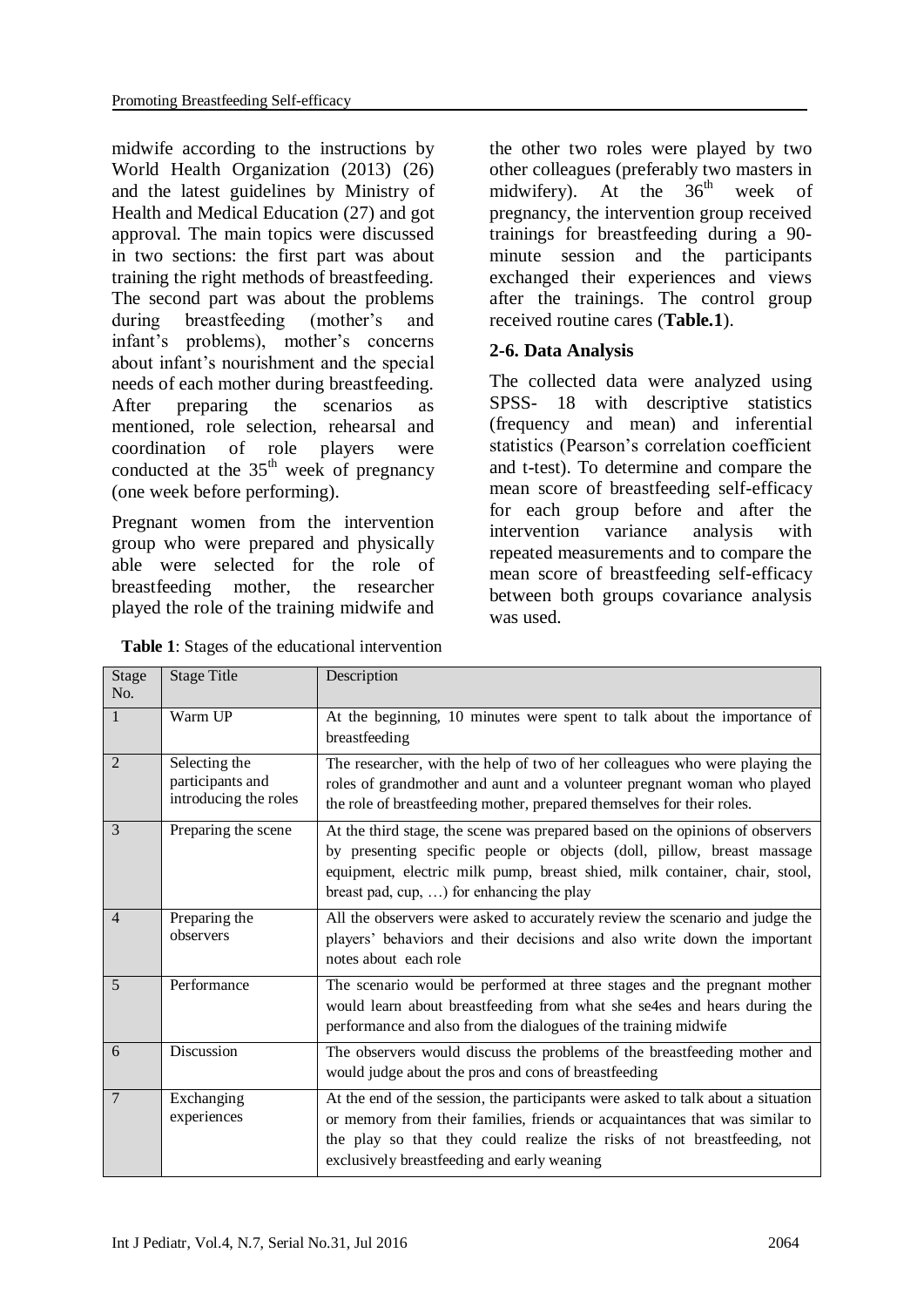#### **3- RESULTS**

A total number of 74 subjects participated to the end of the research whose average age was 25 and most of them had a bachelor's degree (52.7%) and were housewives (64.86%) (**Table.2**).

Mothers' age, age of marriage, education and job, baby's gender and type of delivery did not differ significantly between both groups. Results showed that the mean and standard deviation (SD) of self-efficacy scores were not significantly different between the intervention  $(76.7±8)$ and the control  $(77.2\pm8.1)$  group before the intervention  $(P=0.79)$ . However, the score was significantly higher in the intervention group  $(87.4\pm4.3)$  compared to the control group  $(81.8\pm4.7)$  one week after delivery  $(P=0.001)$ ; breastfeeding self-efficacy was also significantly higher in the intervention group  $(90.4\pm3.6)$  compared to the control group  $(84.1 \pm 5.1)$  one month after delivery (P=0.001). Given the significant change in self-efficacy score before and after the intervention, it was necessary to compare the differences in the mean score of selfefficacy of both groups one week and one month after delivery.

The increase in mean score one week and one month after delivery in comparison to the time before the intervention was significantly higher in the intervention group than the control group  $(P=0.001)$ (**Table.2**). Also, results showed that continuation of breastfeeding with breast milk in the intervention group was significantly higher than the control group (P=0.003) (**Table.3**).

| Variables  |                        | Number $(\%)$ |
|------------|------------------------|---------------|
| Age (year) | 20<                    | 10(12.2)      |
|            | $21 - 30$              | 41(55.4)      |
|            | $31 - 40$              | 24(31.1)      |
|            | 41<                    | 1(1.3)        |
|            | No high school diploma | 4(5.4)        |
| Education  | High school diploma    | 26(35.2)      |
|            | Bachelor's degree      | 39(52.7)      |
|            | Master's degree        | 5(6.8)        |
|            | PhD and above          |               |
| Employment | Housewife              | 48 (64.86)    |
|            | Employed               | 26(35.14)     |

**Table 2:** Demographic information of pregnant women who participated in the study

 **Table 3:** Mean (SD) and self-efficacy scores of Control, Intervention groups at different time intervals

|                                                                 | Intervention |           | Control |           | Independent |         |
|-----------------------------------------------------------------|--------------|-----------|---------|-----------|-------------|---------|
| Time interval                                                   | group        |           | group   |           | t-test      |         |
|                                                                 | Mean         | <b>SD</b> | Mean    | <b>SD</b> | t-test      | P-value |
| Before the intervention                                         | 77.2         | 8.1       | 76.7    | 8         | 0.27        | 0.79    |
| One week after delivery                                         | 87.4         | 4.3       | 81.8    | 4.7       | 5.34        | 0.001   |
| One month after delivery                                        | 90.4         | 3.6       | 84.1    | 5.1       | 6.18        | 0.001   |
| One week after delivery compared to before the<br>intervention  | 10.2         | 5.9       | 5.1     | 7.5       | 4.23        | 0.001   |
| One month after delivery compared to before the<br>intervention | 13.2         | 6.9       | 3.3     | 4.01      | 4.12        | 0.001   |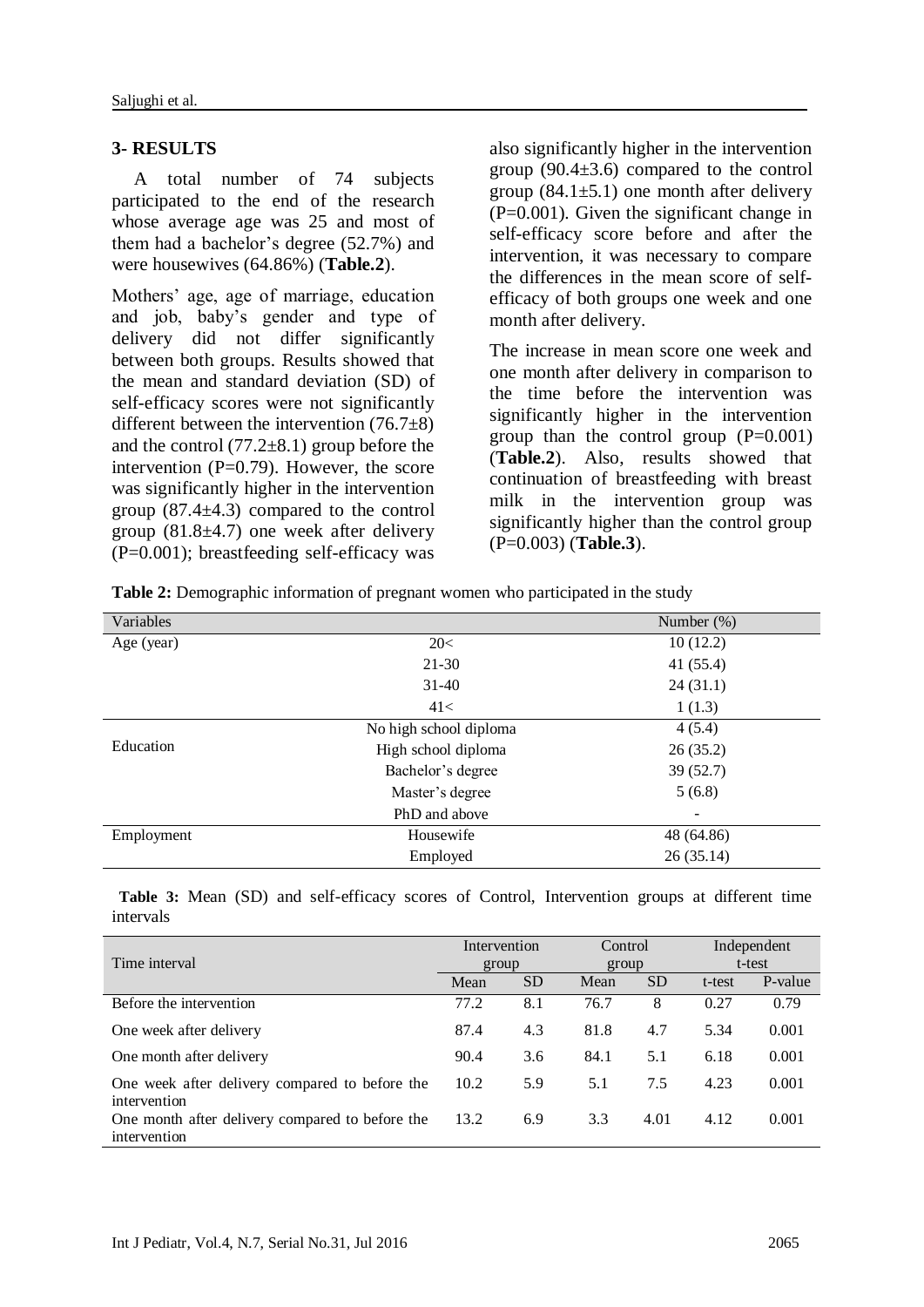### **4- DISCUSSION**

In the present study, both groups were almost similar regarding their demographic characteristics which would confirm random allocation of both groups. In the present study, the rate of breastfeeding self-efficacy in the intervention group was significantly different from that of the control group and the mean score of selfefficacy was higher in the intervention group one week and one month after delivery, which reflects the effectiveness of the role-playing method on promoting the level of self-efficacy.

Mirmohammad et al (19) conducted a study about methods of breastfeeding trainings. They revealed that direct communication with caregivers and participation in educational process would make mothers more successful at breastfeeding. Findings of the present study also showed that successful implementation of breastfeeding training through role-playing could bring about better and deeper effects on breastfeeding by actively engaging mothers in the educational session. Nekavand et al. (24) also found that in-person training during a 45-minute session after delivery would enhance breastfeeding self-efficacy; which supports the present findings.

Other researchers have used different methods such as workshop and electronic educations and improved willingness to breastfeed, breastfeeding self-efficacy, duration of exclusive breastfeeding and breastfeeding behaviors (25-27). Awano and Shimada showed that breastfeeding self-efficacy would be increased through implementation of self-care program which is in line with the results of the present research (28).

Maycock et al. (29) showed that educational intervention would lead to increased score of breastfeeding selfefficacy for 4 to 8 weeks after the intervention. In the present paper, breastfeeding self-efficacy showed an

upward trend in the first week and first month after delivery; results of Maycock et al., was in agreement with this finding (29). There are opposing studies on the issue such as a research by Henderson et al. (30). Their findings showed that the score of breastfeeding self-efficacy in the intervention group, who received one-onone breastfeeding trainings, was lower than that of the control group. The likely reason of the discrepancy could be the time of training in their research where intervention was conducted during the first 24 hours after delivery while in the present study mothers were trained during their pregnancy. Also, Azhari et al. (20) argued that there is a significant correlation between the score of mother's pain and breastfeeding self-efficacy. Since there is a possibility of post-delivery pain in mothers, trainings might have had less effects on breastfeeding self-efficacy.

In a clinical trial by McQueen et al. (31), educational intervention was in the form of holding two face-to-face sessions for training breastfeeding and one session of telephone counseling after discharge from hospital which promoted breastfeeding self-efficacy. Kamran et al. (32) stated that breastfeeding self-efficacy is significantly correlated with duration of exclusive breastfeeding; these studies support the findings of the present study. Breastfeeding training during pregnancy by means of role-playing is therefore a fitting method for enhancing mothers' breastfeeding self-efficacy.

Enhanced self-efficacy in this research might be associated with the fact that mothers were allowed to discuss their questions, needs and beliefs, and they were provided with the right practical ways of breastfeeding; these played a significant role in promotion and enhancement of breastfeeding self-efficacy and consequently exclusive breastfeeding.

### **4-1. Limitations of the study**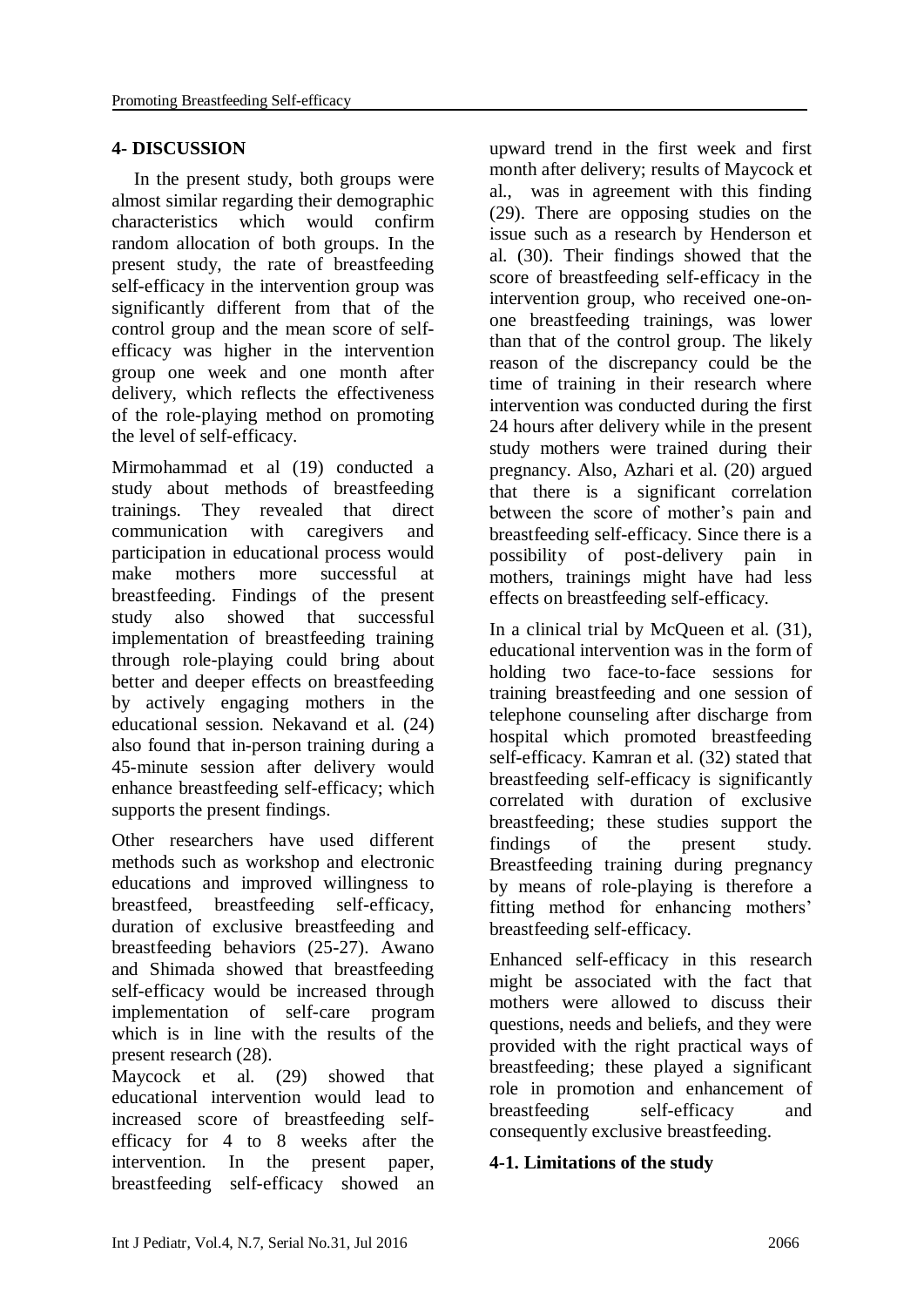One of the limitations of this study was environmental problems such as noises that were made due to communication of clients and staff at the study environment

### **5. CONCLUSION**

Breastfeeding education through roleplaying can be used as an effective educational method for promotion of breastfeeding self-efficacy. It therefore seems that laying the grounds for implementation of this method and training of care givers could provide a proper solution for group education in health centers. Along with continuing to breastfeed, this method should be taught to all mothers so that through promotion of breastfeeding self-efficacy, exclusive breastfeeding could also be enhanced.

#### **6- CONFLICT OF INTEREST:** None.

#### **7- ACKNOWLEDGMENT**

This paper is part of a Master thesis with registration number 393860 and permit from regional committee for ethics dated 19.1.2015 at Isfahan University of Medical Sciences, Iran. Authors would like to thank all the mothers who helped us during this project.

### **8- REFERENCES**

1. Szucs KA. American Academy of Pediatrics Section on Breastfeeding. J Hum Lact. 2011;27(4):378-9.

2. Kramer M, Kakuma R. Optimal duration of exclusive breastfeeding (Review). Cochrane Database Syst Rev. 2012;8:CD003517.

3. Horta BL, Victora CG. Long-term effects of breastfeeding-a systematic review. 2013.

4. Alessandri L, Read A, Stanley F, Burton P, Dawes V. Sudden infant death syndrome and infant mortality in Aboriginal and non‐Aboriginal infants. Journal of paediatrics and child health. 1994;30(3):242-7.

5. De Silva M, Senarath U, Gunatilake M, Lokuhetty D. Prolonged breastfeeding reduces risk of breast cancer in Sri Lankan women: A case–control study. Cancer Epidemiol. 2010;34(3):267-73.

6. Jordan SJ, Siskind V, Green AC, Whiteman DC, Webb PM. Breastfeeding and risk of epithelial ovarian cancer. Cancer Causes Control. 2010;21(1):109-16.

7. Schwarz EB, Brown JS, Creasman JM, Stuebe A, McClure CK, Van Den Eeden SK, et al. Lactation and maternal risk of type 2 diabetes: a population-based study. Am J Med. 2010;123(9):863 e1-6.

8. Black RE, Victora CG, Walker SP, Bhutta ZA, Christian P, De Onis M, et al. Maternal and child undernutrition and overweight in low-income and middle-income countries. Lancet. 2013;382(9890):427-51.

9. Bayyenat S, Hashemi G, Amirhosein S, Purbaferani A, Saeidi M, Khodaee GH. The Importance of Breastfeeding in Holy Quran. Int J Pediatr. 2014;2(4.1):339-47.

10. World Health Organization. The optimal duration of exclusive breastfeeding: report of an expert consultation. 2002. World Health Organization: Geneva. 2009.

11. Kalantari N, Roudsari AH. Breastfeeding Promotion in Iran: Opportunities and Challenges. J Compr Pediatr. 2013;4(4):165-6.

12. Voramongkol N, Phupong V. A randomized controlled trial of knowledge sharing practice with empowerment strategies in pregnant women to improve exclusive breastfeeding during the first six months postpartum. J Med Assoc Thai. 2010;93(9):1009-18.

13. Kohan S, Heidari Z, Keshvari M. Facilitators for Empowering Women in Breastfeeding: a Qualitative Study. Int J Pediatr. 2016;4(1):1287-96.

14. Bandura A. Self-efficacy: toward a unifying theory of behavioral change. Psycholl Rev. 1977;84(2):191.

15. Lakew Y, Tabar L, Haile D. Sociomedical determinants of timely breastfeeding initiation in Ethiopia: Evidence from the 2011